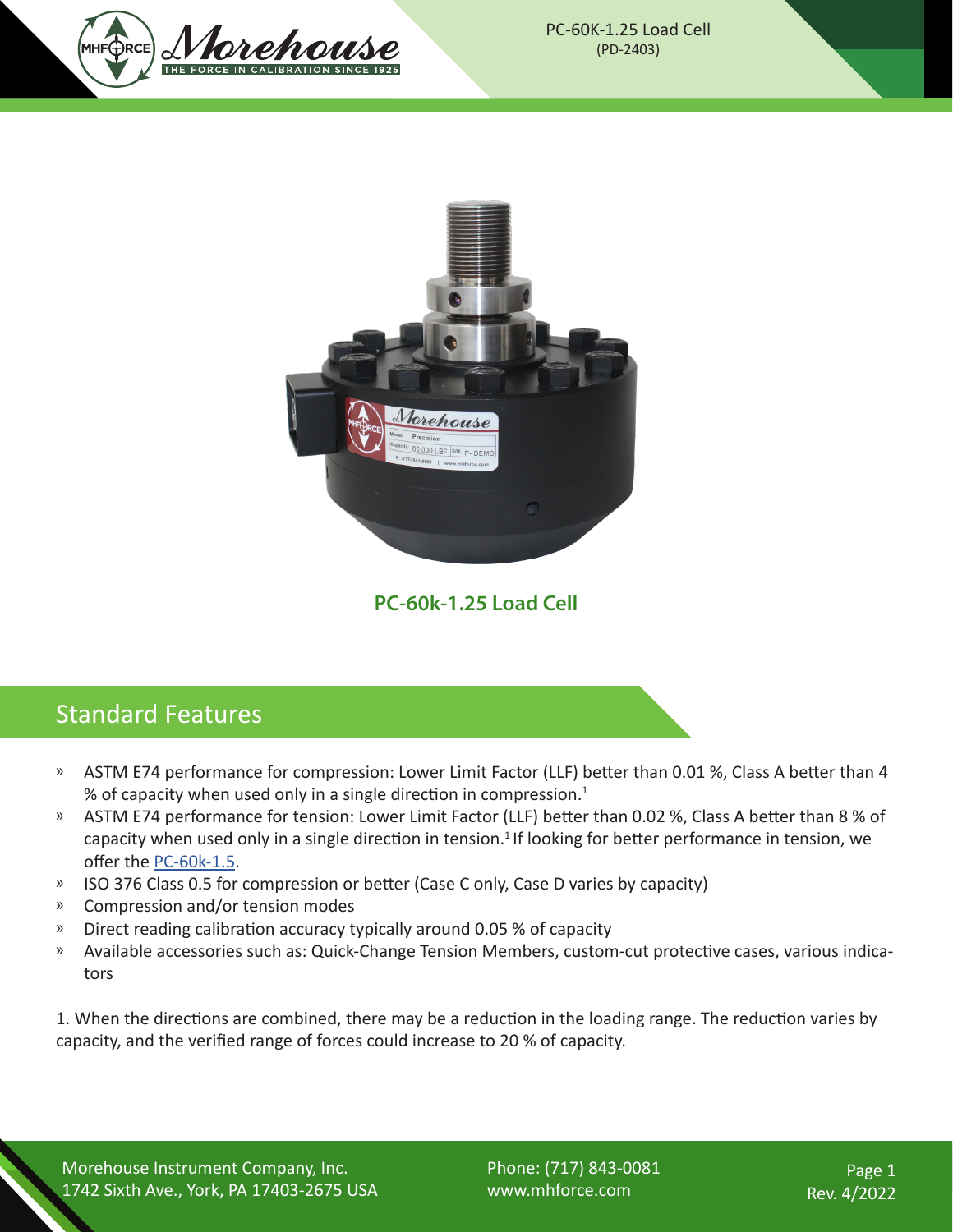

## Technical Specifications

| <b>Specifications</b>             | Model - Capacity (lbf / kN) |  |
|-----------------------------------|-----------------------------|--|
|                                   | 60K / 270                   |  |
| <b>Accuracy</b>                   |                             |  |
| Static Error Band, % R.O.         | ± 0.04                      |  |
| Non-Linearity, % R.O.             | ± 0.03                      |  |
| Hysteresis, % R.O.                | ± 0.04                      |  |
| Non-Repeatability, % R.O.         | ± 0.01                      |  |
| Creep, % Rdg / 20 Min.            | ± 0.025                     |  |
| Off-Center Load Sensitivity, %/in | ± 0.1                       |  |
| Side Load Sensitivity, %          | ± 0.1                       |  |
| Zero Balance, % R.O.              | ±1.0                        |  |
| <b>Temperature</b>                |                             |  |
| Range, Compensated, °F            | $+15$ to $+115$             |  |
| Range, Operating, °F              | $-65$ to $+200$             |  |
| Sensitivity Effect, % Rdg / 100°F | 0.08                        |  |
| Zero Effect, % R.O. / 100°F       | 0.08                        |  |
| <b>Electrical</b>                 |                             |  |
| Recommended Excitation, VDC       | 20                          |  |
| Input Resistance, Ω               | 350                         |  |
| Output Resistance, $\Omega$       | 350                         |  |
| Sensitivity (R.O.), mV/V, Nominal | 4                           |  |
| Insulation Bridge/Case, MegΩ      | 5000                        |  |
| <b>Mechanical</b>                 |                             |  |
| Safe Overload, % R.O.             | ±150                        |  |
| Weight, Ibs                       | 13.5                        |  |
| <b>Flexure Material</b>           | Steel                       |  |

Morehouse Instrument Company, Inc. 1742 Sixth Ave., York, PA 17403-2675 USA Phone: (717) 843-0081 www.mhforce.com

Page 2 Rev. 4/2022